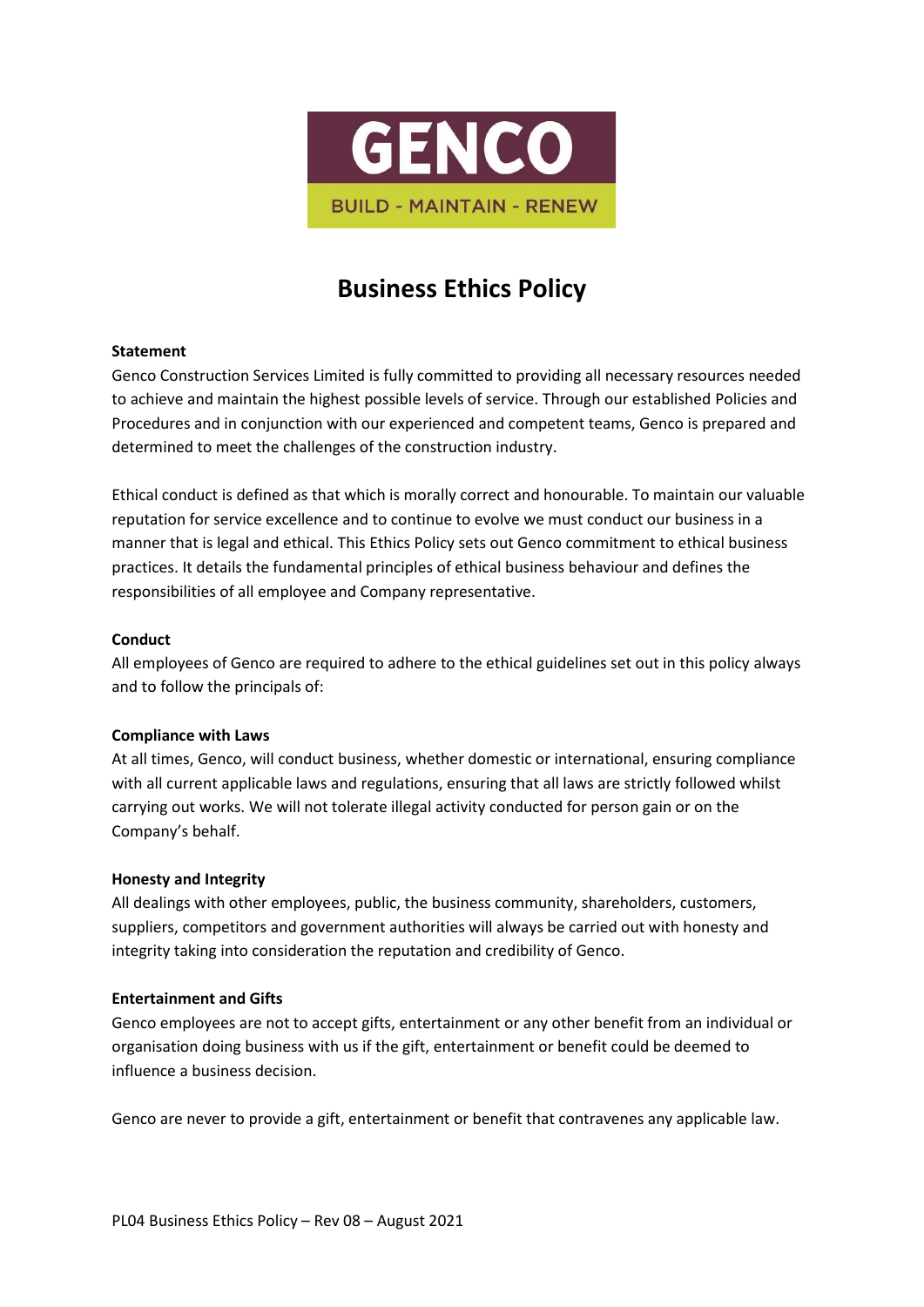## **Consultant Fees, Commission and Other Payments**

Never give or receive any payment that falls outside the normal conduct of business. All fees and payments are to be reasonable in the context of acceptable practice and compliant with applicable policies. All payments given or received are to be property recorded in the company's accounts. The acceptance of kickbacks, bribes or payoffs will result in immediate disciplinary action.

# **Compliance with Accounting Controls and Procedures**

All staff are to comply with the company's accounting procedures and controls and all applicable laws. All financial data and transactions will be properly recorded.

# **Conflict of Interest and other Misconduct**

Genco expect all employees to act only in the best interest of the Company. Should a situation arise which could give rise to a conflict of interest then this information must be disclosed to the Management Team.

# **Corporate Information and Confidentiality**

All employees will have access to some confidential information. All employees are to sign a confidentiality agreement as part of their contract of employment. Except as required in the normal course of performing your job do not reveal confidential information to anyone either while employed by us or after you leave the company.

## **Employment Practices**

Genco strive to ensure that the work environment is a positive one which supports employees and encourages productivity, dignity and self-esteem. Equal Opportunity and Fairness is provided for in our company policies and procedures.

We do not discriminate based on race, ancestry, place of origin, colour, religious belief, physical or mental disability, age, gender, sexual orientation, marital status, family status or source of income. All employees are to be treated fairly in all aspects of their employment.

All employees of Genco are employed in accordance with all applicable Law.

## **Environment**

We recognise that our business, although not directly harmful to the environment, encompasses activities which if factored up to an industry wide scale could have a detrimental effect on the immediate, local and global environment, as well as our employees' health. By adopting a 'green' approach where practicable and possible, we can assist in reducing the harmful effects of such activities and in time, reverse undesirable effects